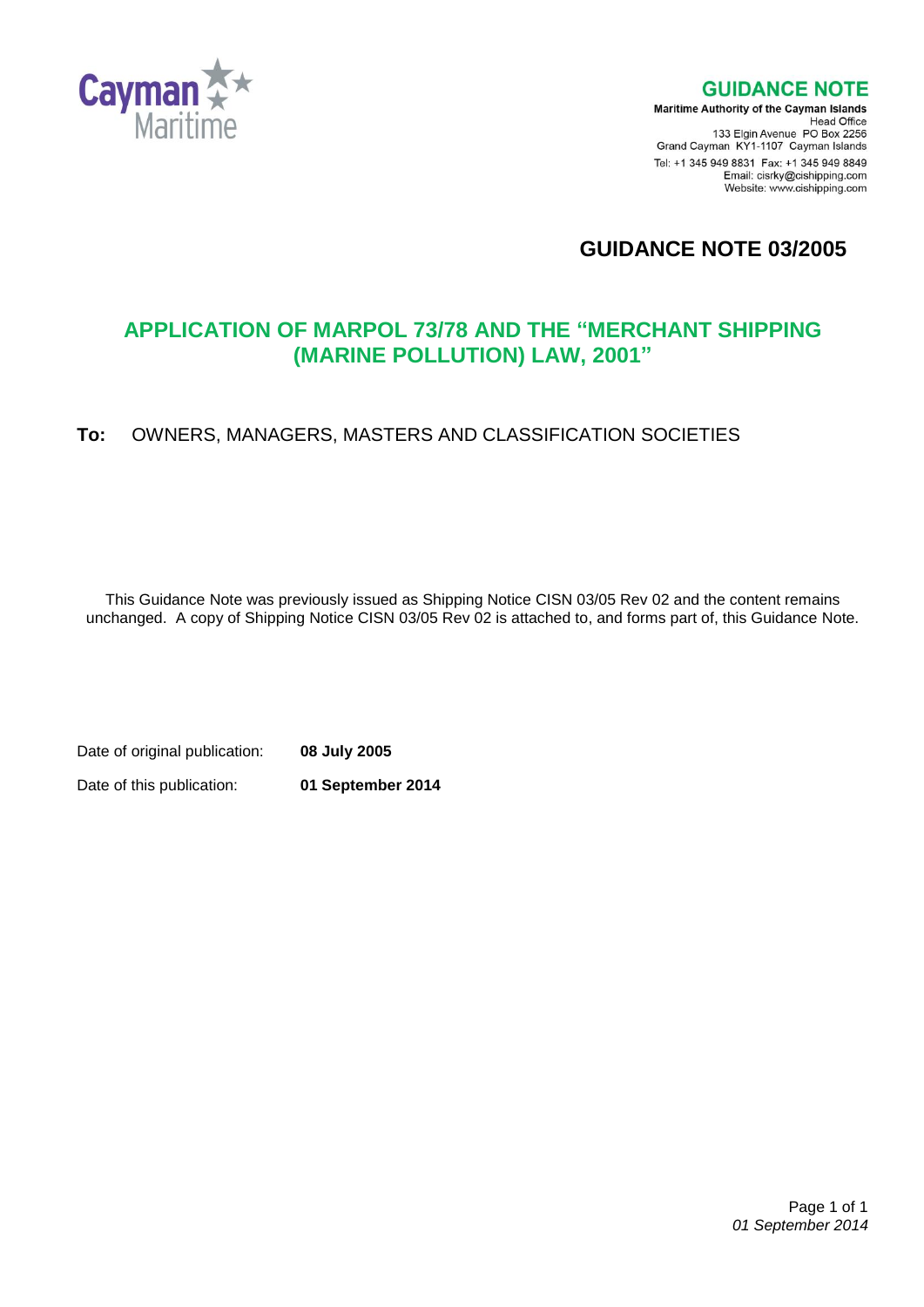# **CAYMAN ISLANDS SHIPPING REGISTRY**

*3 rd Floor, Kirk House, 22 Albert Panton Street Fax: (1 345) 949 8849 P.O. Box 2256, George Town Tel: (1 345) 949 8831 Grand Cayman, E-mail:* cisr@candw.ky



*Cayman Islands. Web site:* www.caymarad.org

#### **Shipping Notice CISN 03/05**

### **Application of MARPOL 73/78 and The Merchant Shipping (Marine Pollution) Law, 2001,**

### *To: OWNERS, MANAGERS, MASTERS, SURVEYORS AND CLASSIFICATION SOCIETIES*

#### **1. Background**

- 1.1. Under Cayman Islands Law, the "*International Convention for the Prevention of Pollution from Ships, 1973, as modified by the Protocol of 1978 relating thereto"* (MARPOL 73/78) is enacted by *The Merchant Shipping (Marine Pollution) Law, 2001*.
- 1.2. This law and MARPOL 73/78 apply to all Cayman Islands registered ships regardless of their size, tonnage, age or service. This includes "*pleasure yachts not engaged in trade*", ships below 500 gross tonnage and other ships which may be exempt from the other International Conventions of IMO.

### 2. **Structure of MARPOL 73/78**

- 2.1. In addition to the Convention itself, MARPOL 73/78 has 6 substantive annexes covering the prevention of pollution from various sources.
- 2.2. Although MARPOL 73/78 applies to all Cayman Islands ships, the application of each annex is dependent on ship tonnage, type and age.
- 2.3. The annexes to MARPOL 73/78 are:

### 2.3.1. **Annex I; Regulations for the Prevention of Pollution by Oil.**

Applies to all ships. Oil tankers over 150 GT and other ships over 400 GT require an *International Oil Pollution Prevention Certificate* (IOPPC) which is subject to surveys as prescribed in Regulation 4 of Annex I. Oil tankers below 150 gross tonnage and other ships below 400 gross tonnage are still required to comply with the requirements of this annex even though they do not require an IOPPC. Yachts and small craft should note that Regulation 9(1)(b) and Regulation 16(3)(b) of this annex prohibit the automatic discharge of bilges from engine room spaces into the sea. Oily water separators and/or bilge water holding tanks are necessary if automatic bilge pumping of such spaces is required.